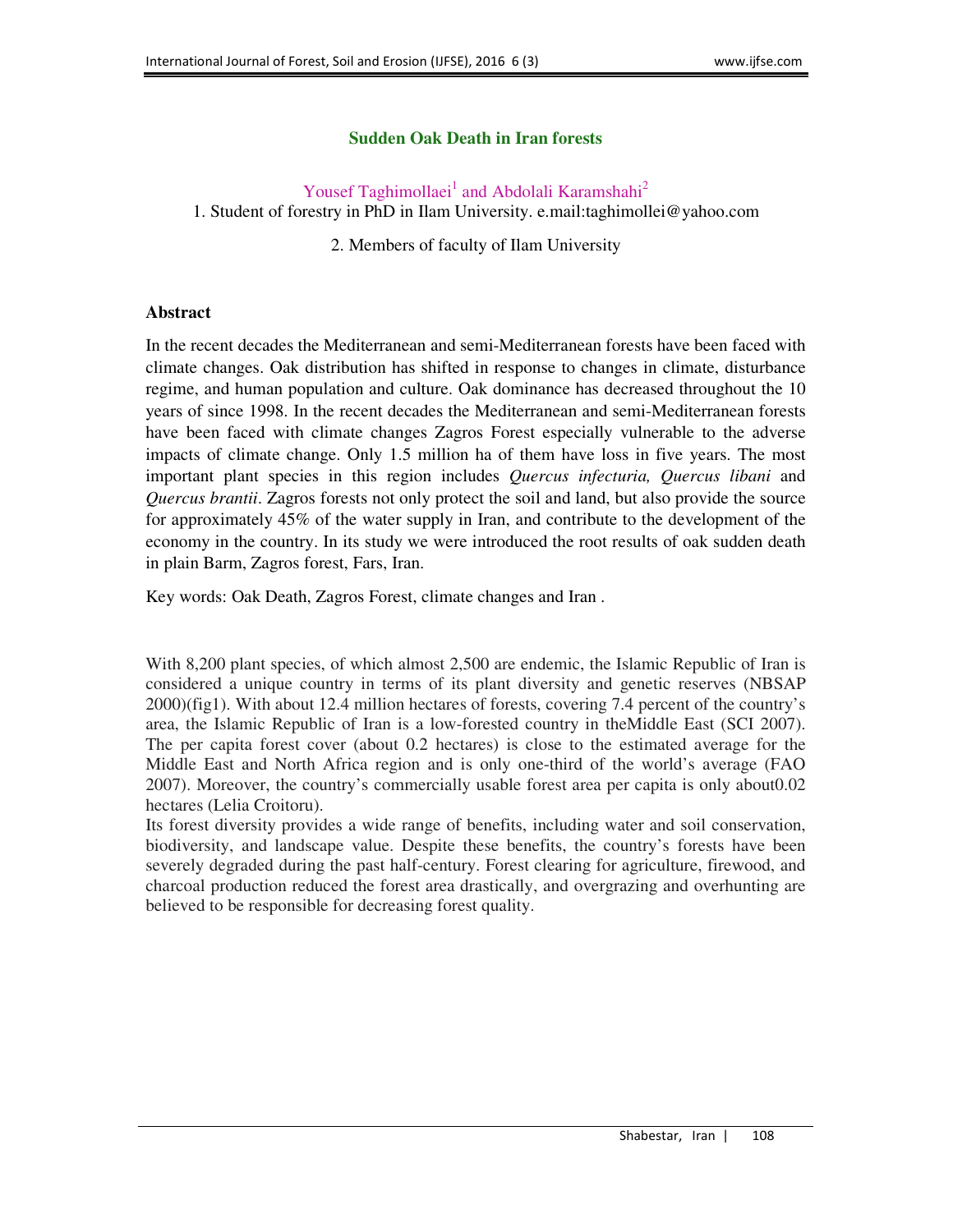

**Fig. 1.** Administrative division map of Iran ( http://en.wikipedia.org/wiki/Template:Provinces\_of\_ Iran\_Labelled\_Map http://wikimediafoundation.org/wiki/Terms\_of\_Use )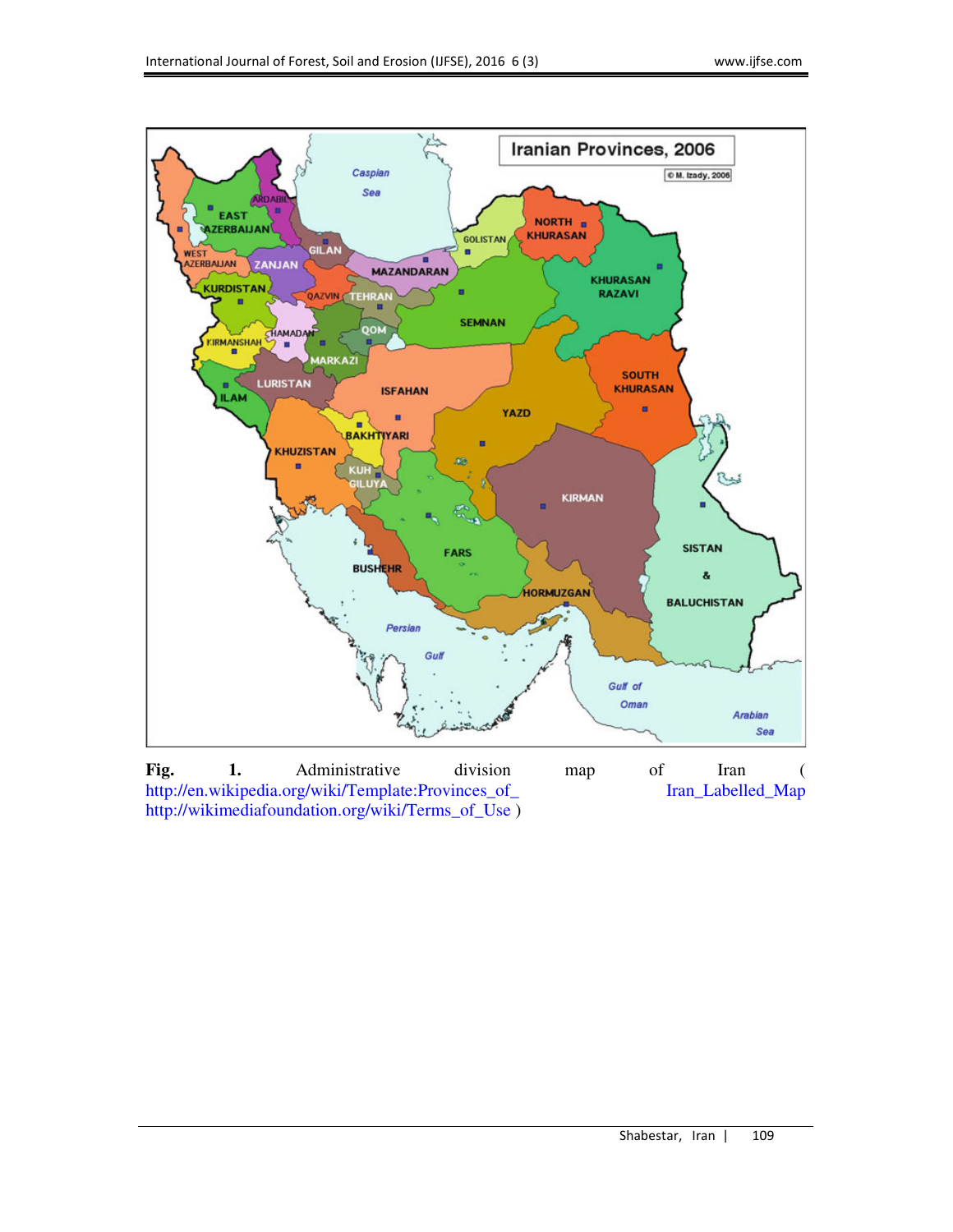In the recent decades the Mediterranean and semi-Mediterranean forests have been faced with climate changes (Nogués Bravo *et al*., 2008; Parry *et al*., 2008). Rainfall diminution, inappropriate annual rainfall distribution and ground water recharge decreases in forest ecosystems may compromise tree health and survival (Bréda *et al*., 2006; Van Mantgem *et al*., 2009). Warmer and drier conditions are partly responsible for reduced forest productivity (Kirilenko and Sedjo, 2007; Schröter *et al*., 2005). Growth failure and extinction of plant species in massive areas of woods in the world is reported (FAO, 1994). Zagros forest is 5milion ha of Iran forest that located in west of Iran. The Zagros Mountains extend from the North-west border up to the Straits of Hormoz alongside Hassan Longi River in the west of Minab. The most important plant species in this region includes *Quercus infecturia, Quercus libani* and *Quercus brantii*. Zagros forests not only protect the soil and land, but also provide the source for approximately 45% of the water supply in Iran, and contribute to the development of the economy in the country. Most of species is oak involve Persian oak (*Quercus. Brantii* Lindl).during of 1998-2014 several reported of sudden oak dead with charcoal disease (fungi disease). The disease was spread of all Territory of Zagros Mountain that caused to dead of 1miliom hectare of oak. In the Zagros Mountains we would attitude 'integration' through a strong focus on local participation. Aims to conserve the biodiversity by using participatory approaches that ensure the active involvement of local people. Iran loss 1.5milion ha of its forests through spread of disease and pest in Zagros Forest. These include the charcoal disease and *Chrysobothris Parvipunctata* beetle of Buprestidae family that become aggressive on stressed trees, and several root and stem decay fungi(fig 2 and 3).



**Figure 2.** Larval and Galleries excavated by larvae of the smaller *Chrysobothris Parvipunctata* beetle. Not only does this beetle inflict damage by its feeding activities, but it is also a vector of the Oak disease fungus (Photograph by author).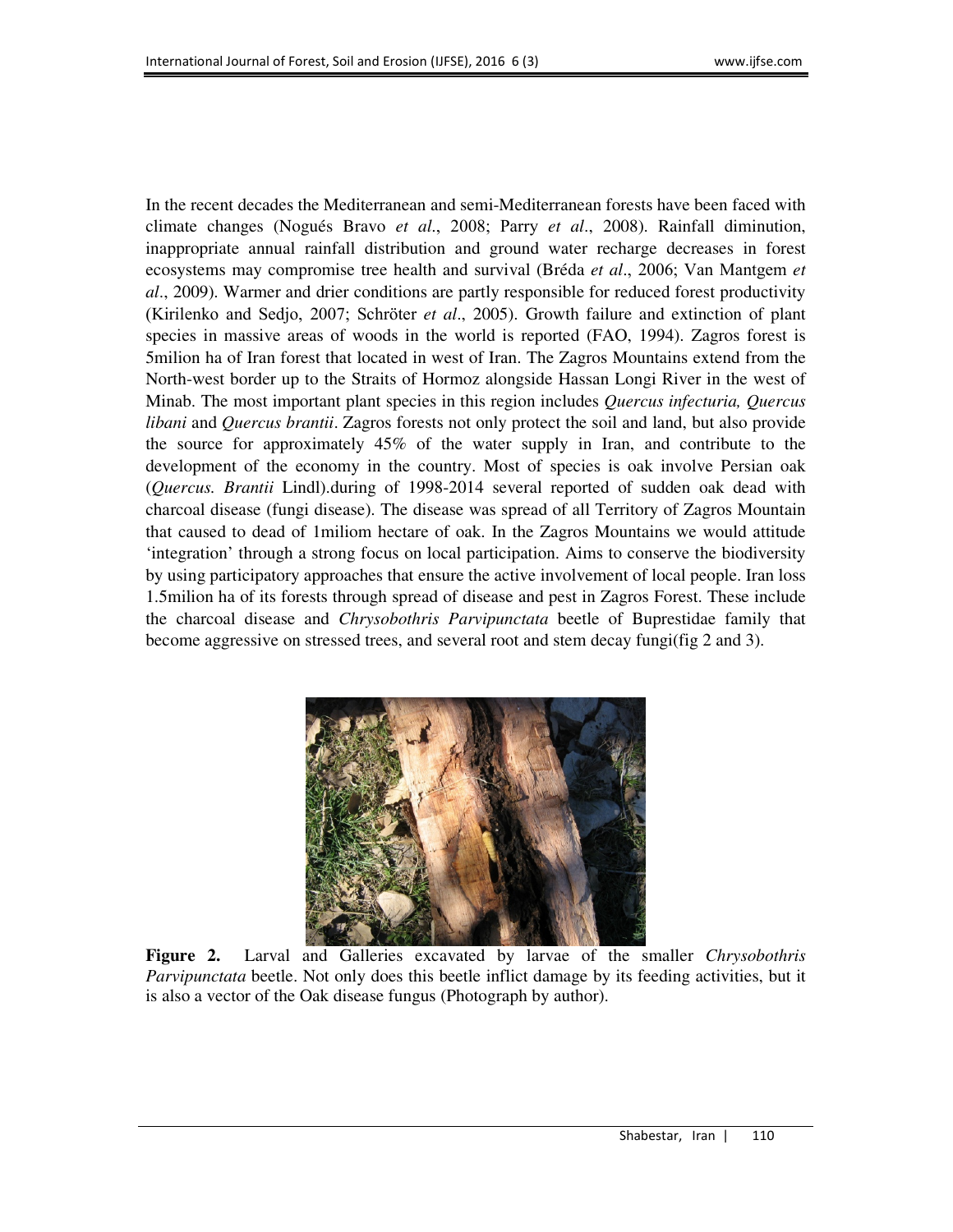

Fig 3. Charcoal disease

Zagros Forest especially vulnerable to the adverse impacts of climate change. Only 1.5 million ha of them have loss in five years.

According to climate models, the steady accumulation of greenhouse gases in the atmosphere is expected to cause global warming and variations in precipitation distribution over the globe. Since 1750 the concentration of CO2 has increased by31%, currently rising at a rate of about 0.4% per year. The Intergovernmental Panel on Climate Change (IPCC 2001) estimates a consequential increase of 1.4–5.8ıC in the global average surface temperature during the period between 1990 and 2100.

Therefore, it is expected that under a climate change scenario, the great stability and genetic diversity of the many relic tree species of the Near East may play a significant adaptation role, and become an important target for in-situ conservation strategies. Nevertheless, there are also evidences of the extinction of trees species and forest types at a local and regional scale, mainly due to the combination of sharp changes in climate and human impacts, such as the Neotithic intensification in the use of fire to convert forestland into agriculture and pastoral land (Carrion, 2003; Tinner *et al.* 2000 & 2005). Because of the high human impact in the region, the Near East forests will be especially sensitive to future environmental changes and their consequences.

The temperature increase due to climate change is responsible for the northward and upward range expansion of several insect species and for the changes in the seasonal phenology, leading to faster development and higher feeding rate, as is the case of insect outbreaks in the Mediterranean region (Battisti, 2008).

The combination of high population growth, poverty, and rapid urbanization is putting enormous pressure on the forests of the Near East. In 2002, the population of the Near East countries was about459 million people, with relatively high, although uneven annual growth rates. In Iran population has doubled since 1979, and the demand for more agricultural and pastoral products has forced people to convert forest and rangelands into cultivated land, and to overuse wood and plants as fuel for household cooking and heating. In most countries, the combination of high population growth rate and high population density in rural areas is the cause of the growing pressure on the scarce natural resources, especially on forests, trees and ranges.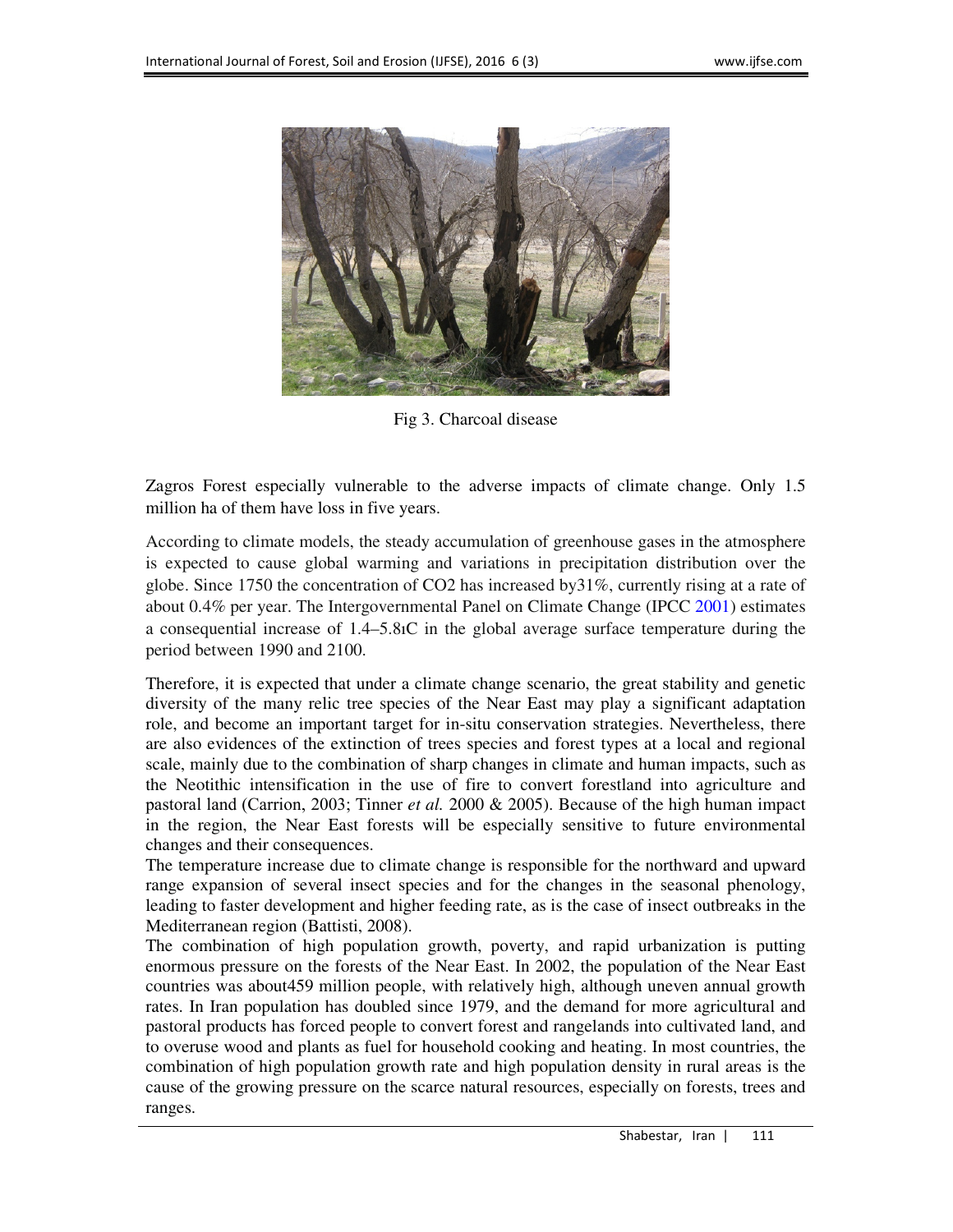Urban development and unsustainable tourism represent an important threat to coastal and mountain forests, and a cause of forest fragmentation and loss, pollution and wildlife disturbance. Rapid urbanization creates new pressures, such as forest fragmentation and clearance in the course of urban expansion, and overcutting in peri-urban areas to supply fuelwood to urban populations. The risk of accidental fires with dramatic environmental and socio-economic consequences is magnified by the fact that the seasonal increase of tourists often coincides with the warmest and driest periods, and by the fragmentation of the forestland caused by the sprawl of holiday resorts and secondary houses.

At formal campsites, cars, caravans, bicycles and campers' feet cause soil compaction, erosion, alterations to natural drainage and damage to trees. Trampling, for example, results in maceration and removal of leaf litter and a reduction in the depth of organic soil layers. It can also damage or destroy ground flora, further reducing soil porosity. Absence of ground flora exposes the area to erosion, especially since rainfall cannot easily penetrate the compacted soil and the increased runoff will carry away soil loosened by feet and vehicles. Emissions from cars, camping stoves and barbecues may also cause ecological damage.

Rapid population growth in the Middle East and North Africa (MENA) carries serious implications for employment, access to services and the cost of subsidies. MENA since the 1970s has experienced a dramatic rise in population compared to other parts of the developing world. The result has been that the region's population has grown from 127 million in 1970 to 305 million in 2005. Even these figures disguise some remarkable numbers. For example, in the ten years between 1976 and 1986, the population of Iran grew by 50%. Of In a similar vein, a rising population further adds to the growing need for food imports, which has characterised the region since the oil shocks of the 1970s. This has already raised concern regarding security of food supply in the region.

Cultivation in Oak Zagros forest based on two method: Rainfed Mixed Farming System; and Dryland Mixed Farming System. The Pastoral Farming System has also been included because of its relevance to other farming systems across the region. While it is neither demographically important nor offers a significant opportunity for poverty reduction, the role of the system in providing a reservoir of livestock which feed through into other systems either seasonally or in the form of animals for fattening - makes it important in regional terms. The Irrigated Farming System is found throughout the region.

Soil erosion by wind and water continues be a fundamental problem in the region, often as a consequence of inappropriate cultivation methods and heavy grazing pressure in specific areas. Climatic changes are likely to result in greater extremes of drought conditions, which may well affect the low-rainfall areas more severely than those that currently have moderate rainfall.

The issues related to natural resource management arise partly from the continuing deterioration in quality of both water and soil resources. In addition, non-renewable water resources are under increasing threat from excessive extraction in several areas. In addition, non-renewable water resources are under increasing threat from excessive extraction in several areas.

Priority attention should be given to the following areas: (i) the revival and adaptation of older systems of rational, rotational grazing and land management that involve all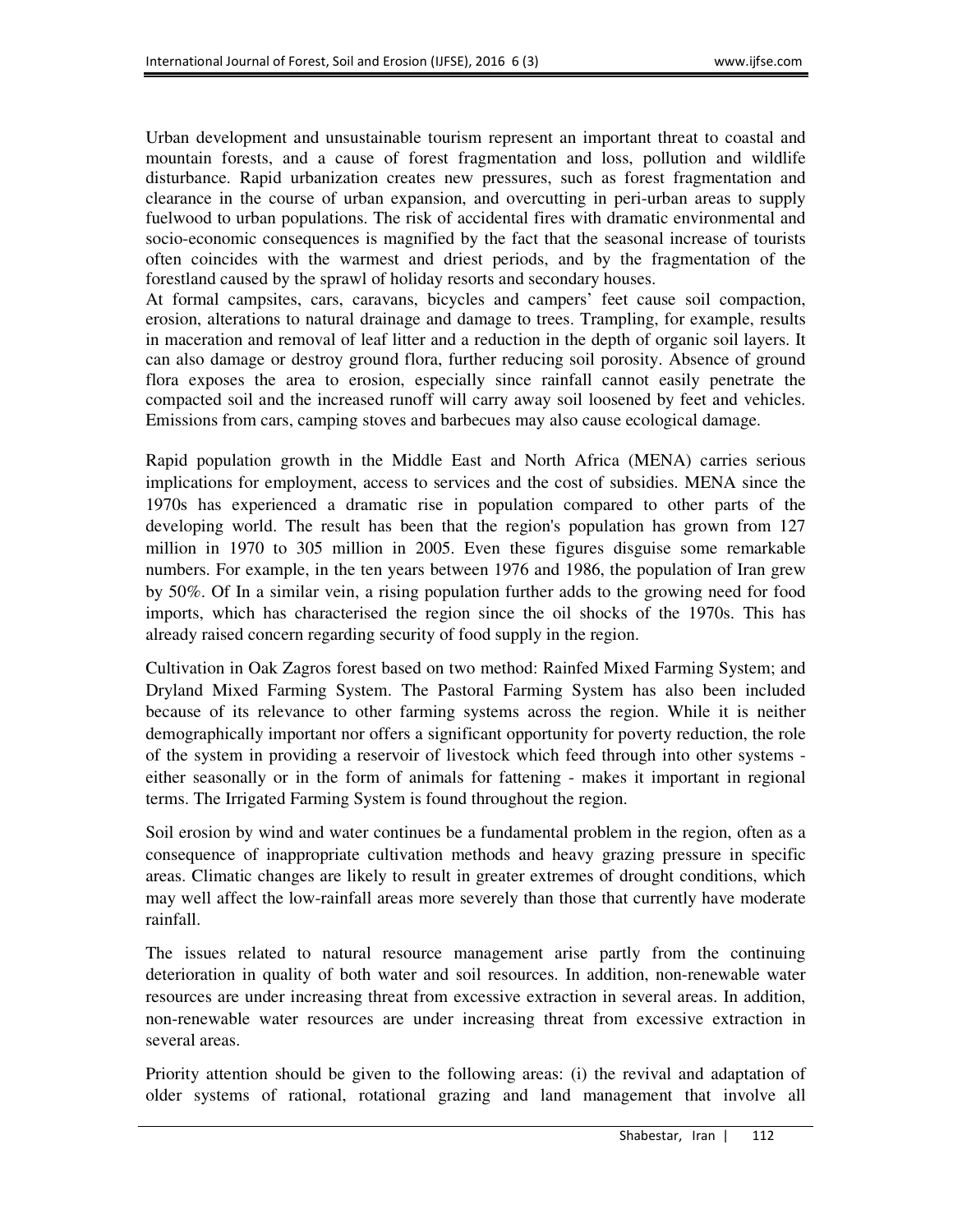stakeholders in planning and monitoring resource changes; (ii) watershed-based (rather than individual farm) soil and water management systems; (iii) the development of sustainable groundwater management systems; (iv) the introduction of realistic and equitable water charges; (v) long-term, sustainable soil and water management techniques for annual and perennial cropping; and (vi) the conservation and development of the unique flora and fauna of the region.

OF Course Iran is a component of country that increase forest area. The FAO Forest Resources Assessment 2000 identified the ten countries with the largest plantation development programmes (as a percentage of the global plantation area) as China, 24%; India, 18%; the Russian Federation, 9%; the United States, 9%; Japan, 6%; Indonesia, 5%; Brazil, 3%; Thailand, 3%; Ukraine, 2% and the Islamic Republic of Iran, 1%. These countries account for 80% of the global forest plantation area (Jeffrey Sayer et al, 2012).

 Now, 1.5milion ha of Zagros Forest have lost by fungi and beetle since 2008. Future of its forest is in ambiguity circular.

## **Source**

Battisti A. (2008) Forests and climate change - lessons from insects. iForest 1: 1-5; online: Feb 28, 2008. www.sisef.it/iforest/

Breda N, Huc R, Granier A, Dreyer E. 2006. Temperate forest trees and stands under severe drought: a review of ecophysiological responses, adaptation processes and long-term consequences. Annals of Forest Science 63**,** 625–644. http://dx.doi:10.1051/forest:2006042 Carri n J.S. (2003) Sobresaltos en el bosque mediterromeo: incidencia de las perturbaciones observables en una escala paleoecol *s*ica. Ecosistemas 2003. www.aeet.org/ecosistemas/033/revision1.htm

FAO, 1994. Decline and dieback of forests. Forest Service, 210-220. FAO. 2007. State of the World's Forests 2007. Rome: FAO.

IPCC (2001). In: (eds.) Houghton, J.T., Ding, Y., Griggs, D.J., Noguer, M., van der Linden, P.J., Dai, X., Maskell, K., Johnson, C.A. Climate Change: The Scientific Basis. Contribution of Working Group I to the Third Assessment Report of the Intergovernmental Panel on Climate Change. Cambridge University Press, Cambridge/New York, 881 pKirilenko AP, Sedjo RA**.** 2007. Climate change impacts on forestry. PNAS 104, 19697–19702. Jeffrey Sayer and Stewart Maginnis, 2012. Forests in Landscapes. IUCN

NBSAP (National Biodiversity Strategy and Action Plan). 2001. "Thematic Report of the Islamic Republic of Iran on Forest Ecosystems to the Convention on Biological Diversity." Report of the NBSAP Secretariat, Tehran.

Nogués Bravo D, Araújo MB, Lasanta T, Lopez Moreno JI. 2008. Climate change in Mediterranean mountains during the 21st Century. Ambio 37, 280–285. http://dx.doi:10.1579/0044-7447

Schröter D, Cramer W, Leemans R. 2005. Ecosystem service supply and vulnerability to global change in Europe.Science 5752, 1333-1337. http://dx.doi:10.1126/science.1115233